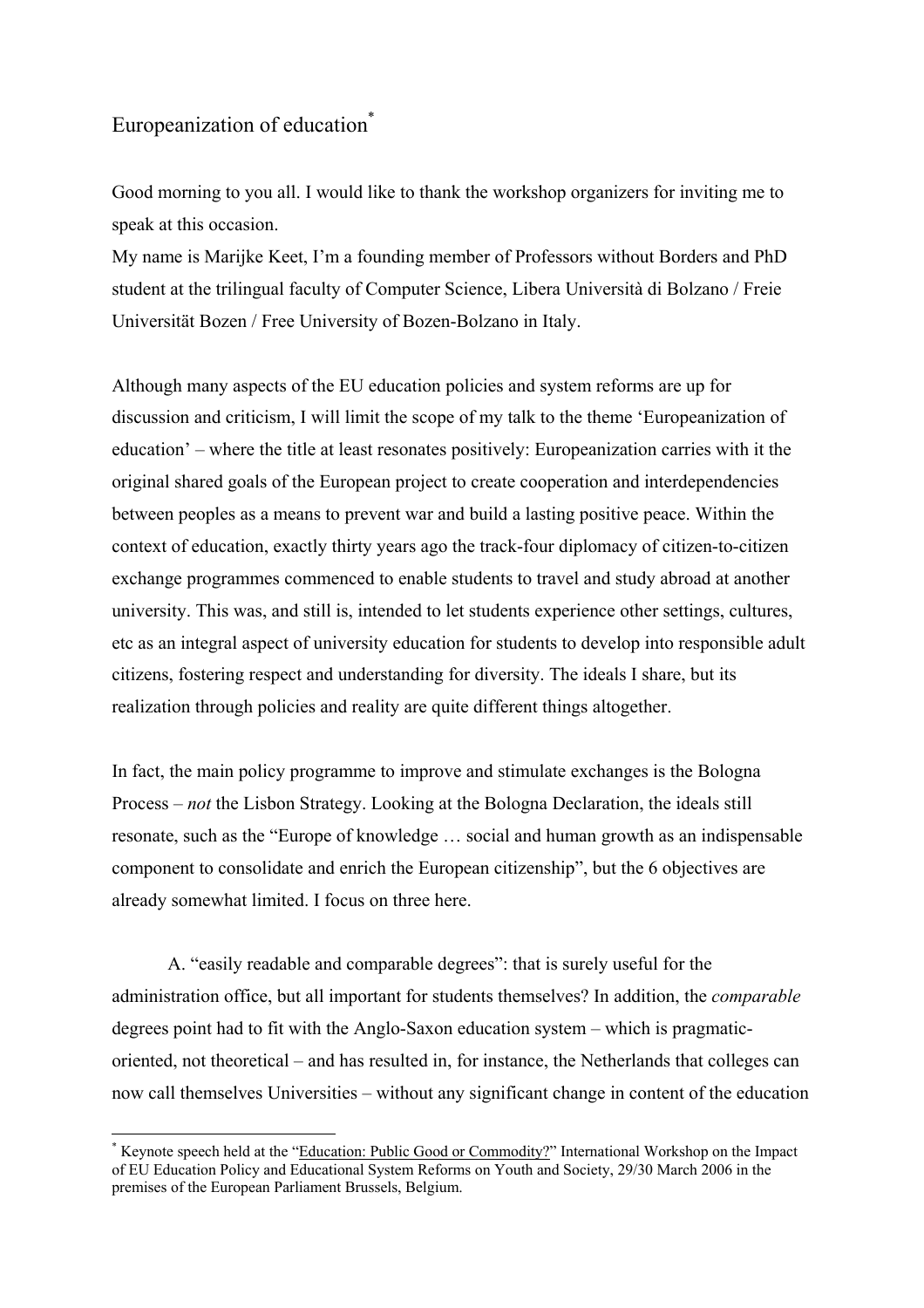programme, let alone minding about the link between university education and research, which makes a *university* education (well, 'old-style' university education) distinct from vocational training and pragmatic oriented education that is targeted to match medium-level industry and public administration type of jobs. The notion of 'teaching university' is a contradictio in terminis.

B. Second, the "two main cycles", where the emphasis is on BSc-MSc as the two cycles. It was only the Berlin Communiqué in 2003 that added the doctorate degree as a cycle. So, where in the vast majority of European countries there *used to be* a system of 'MSc and then work/PhD', the intention of Bologna has been to *trim it down* to 'BSc and then afterwards', as if building a knowledge society of well-educated citizens will be achieved by *reducing* the amount of education a student can enjoy. The follow-up Bergen Communiqué of 2005 even admits there are serious problems with the drop-out rate upon obtaining the BSc – a drop-out point in the educational career that has been created artificially.

So, these two aspects leaves an undergrad with less – insufficient – time to learn foundations of the discipline and to acquire necessary depth and transferable skills to get by in the job market; not just getting in there with performing ad hoc tricks, but being able to stay there, which requires knowledge of some theory and methodologies that are not dependent on ad hoc latest-fad techniques. Basic degrees used to be nominally 4-5 years *for good reasons*. Lisbon added and emphasised the market-driven component in 2000, *before* the Prague Communiqué in 2001 realised there are actually students whose future is put at stake by the present education system reform. Some policy priority there: the economy more important than the education of your citizens?! Furthermore, what the job market needs today, it may not need in the morrow. Cutting degrees because they are not fashionable is short-sighted and does not contribute to "vitality and efficiency of a civilization". At Neumont University in the US, you can do a BSc in Microsoft and/or in IBM – what about adding degrees like 'specialisation in Monsanto technologies' or 'Unilever nutrition'? I surely hope the European Higher Education landscape is *not* going to be like that. Knowledge and ideas from diverse disciplines are the *foundations* for applications and technologies, but unfortunately Lisbon takes this approach backwards (at best).

 C. A third item in the Bologna Process is "Quality", measured by some odd so-called quality measures. Bergen mentions peer review of the degree programmes, but a course description doesn't tell you anything about what is actually being taught and how. What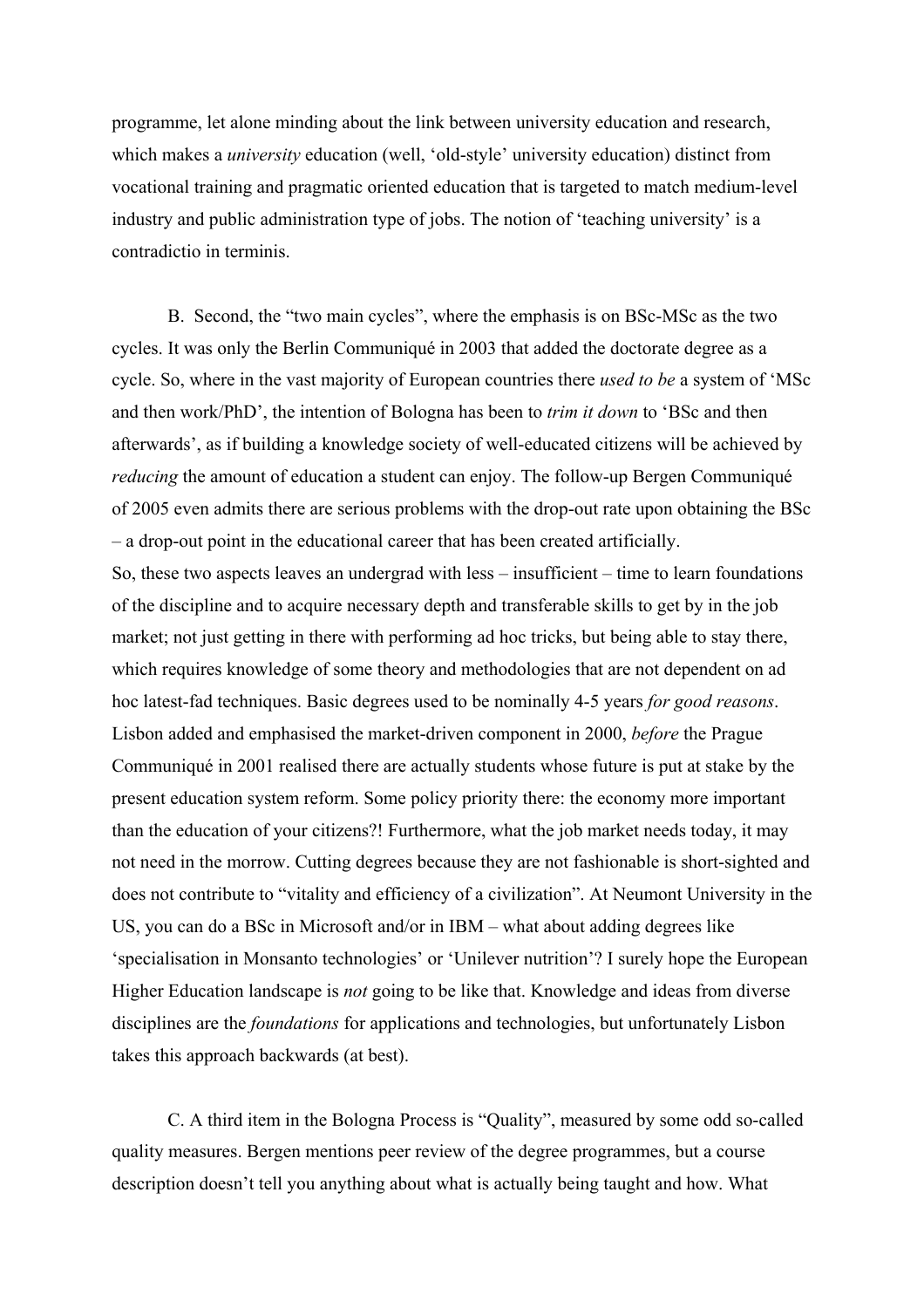interferes here is the 'number crunching': for instance, the higher the percentage of students who get their degree on time, the better – no matter how they got it. Course exercises that return in the exam, exam questions informally given beforehand – that makes it easier to speed up pushing the student through the system, but he or she doesn't learn much from it, although it makes the university statistics look good.

More statistics, Lisbon press release: "With only 21% of the EU's working-age population attaining tertiary education, the EU does not compare well with the US (38%), Canada (43%) or Japan (36%)". To make the numbers look better, the Bologna Declaration idea of ensuring access of "*qualified students*" has been watered down in Bergen to "equally accessible to *all*". It'll do great wonders for the percentage if everybody goes to the university, but together with the graduation percentage, this implies a simplification of the education and a devaluation of the degree. Moreover, education budgets in European countries hardly increase, and in Italy it has even been reduced in percentage of GDP. An equal amount, or less, resources to educate more students, be it lecturer:student ratio or lab equipment, causes a further deterioration of the quality – but the statistics may look good to some.

Although the underlying original idea of Europeanization of education is a good, and lofty, goal, there are serious drawbacks in the implementation to facilitate its realization.

- 1. the Bologna Process is ending up to implement the lowest common denominator of education in Europe instead of making structural changes for developing a knowledge-based society
- 2. harmonization toward a BSc-emphasis and even adding all sorts of vocational training at so-called universities – leads to creating, what is called in Dutch "Eenheidsworst". In polite English this translates to 'boring conformity', but the literal translation of 'unifying sausage' to press students through a rigid, industryoriented education system captures the meaning better. Society is *not* served by the myopic policies to drill students in the shortest amount of time for them to be only of short-term value to industry.
- 3. European education worsens due to lack of proper quality assessment, regarding the paperwork, ECTS bean counting, student statistics, and reduction of the actual content of the courses.
- 4. Students lose out on amount of education due to the 3+2 separation of the education programmes.